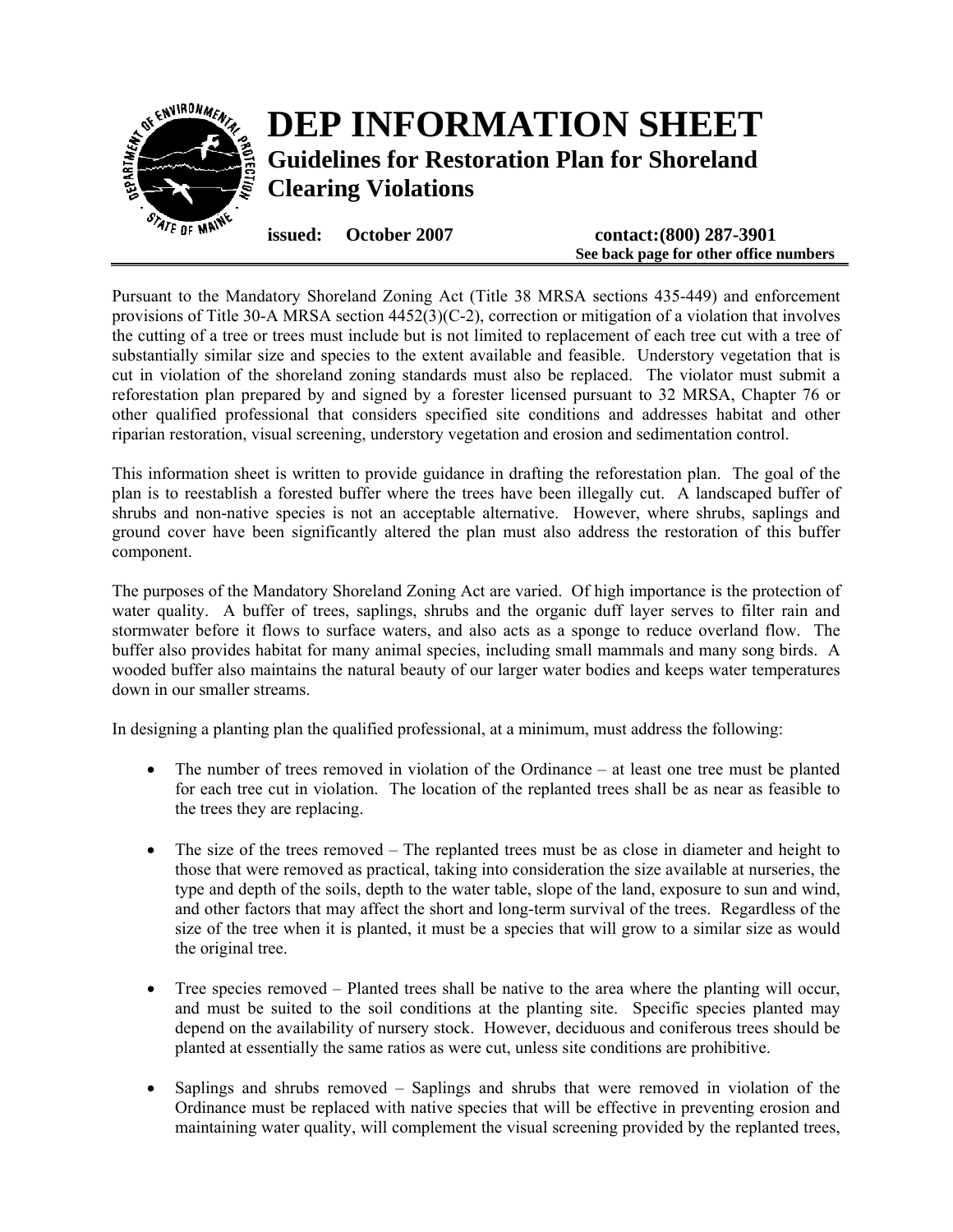and will provide habitat for riparian species. Preference should be given to shrub and sapling species that will provide food and shelter for animal species that frequent the riparian zone.

- Site conditions Soil conditions are important to the establishment of planted trees. Each tree species has its own growing needs, and a particular tree may grow well on a dry site, but do poorly in moist soils. Site conditions can also be a factor in developing a planting plan if large trees are to be planted. For example, in wetland areas it may not be feasible to use heavy equipment without subjecting the area to significant soil disturbance. In those cases it may be necessary to plant smaller trees than desirable.
- Planting time The planting should be done at a time of the year when there is the greatest potential for survival of the plantings.
- Survival The plan must address the replanting of trees that do not survive during the first three years after planting. An 80% survival rate should be guaranteed during the first three years following the planting.

The plan must also include, at least, the:

- Site location and a drawing of the planting locations (see drawing below);
- Waterbody;
- Tax map and lot number;
- Owner's name;
- Mailing address of owner; and
- Phone number of contact person.



Include setbacks and dimensions of existing and proposed structures. Stumps and their root systems must remain intact within 75 feet of the water, as the extent of soil disturbance must be